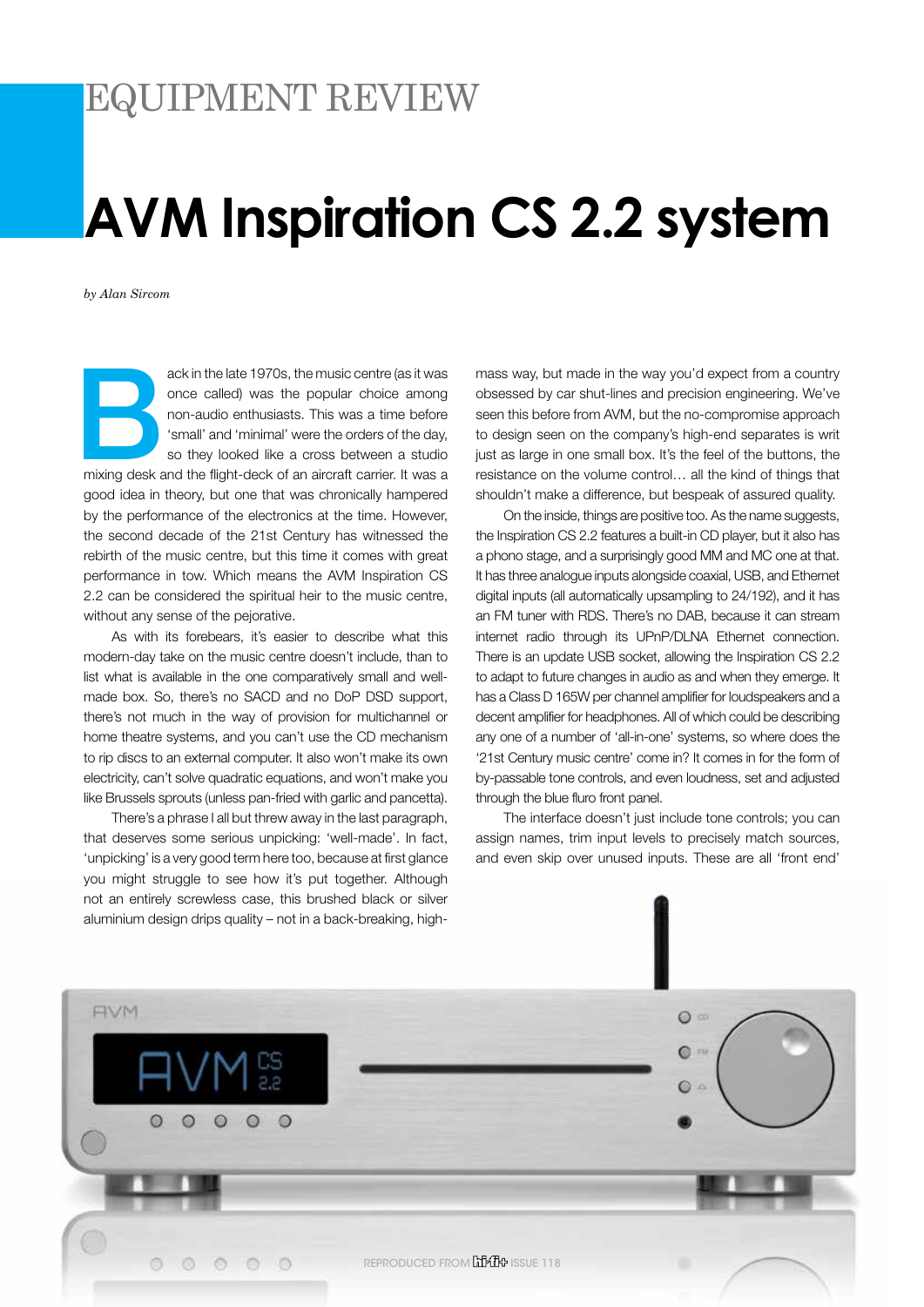aspects of use, in that they are best performed when the Inspiration CS 2.2 is being installed, rather than adjusting them on the fly as the need arises.

Historically, tone control have got some very bad press, sometimes for good reason, but the world (and especially the music world) has changed since the 1980s when they were routinely removed from good audio equipment. Since that time, music has become systematically brighter and more compressed, to help it sell to a wider audience. A small amount of tone shaping applied to some of the victims of 21<sup>st</sup> Century recording techniques can help. In the worst cases, it's not much more than a token gesture, but judicious use of tone controls can help make Arcade Fire's *Funeral* [Rough Trade] more listenable, but no less oddly, uniquely, and brilliantly baroque-dangerous sounding. In a way, we could do with a return to the slope filter system used by Quad in its preamps from the 1970s to help compensate for modern recording idiosyncrasies, but this might be asking a lot.

AVM has also approached the loudness button with singular intent, making it a parametric loudness button designed to compensate for lower listening levels. This should be imprinted on people who traditionally used the loudness setting as some kind of 'turbo boost' to the sound at all times. AVM's system increases bass and treble as volume decreases, and you control just how much more treble and bass you need for late night, low level listening. This should be set for your loudspeakers, rather than your listening habits, but also to correlate with equal-loudness contours of the human ear.

The front panel controls are small and elegant. There are a series of five multifunction buttons beneath the blue fluro display, which change function depending on what the Inspiration is accessing, and the fluro display helps guide you in this. Sandwiched between the slot-load CD player and the volume knob are a line of three buttons (for source selection) and a headphone socket. It's not as minimalist as it sounds, and the user quickly gets to understand the functionality and operation.

This is aided by the RC9 remote. This sits in a charging cradle, which can be fed from one of the rear mounted USB sockets, or through a plug-top USB charger. The RC9 (also used by Cyrus and Electrocompaniet, among others) extends the front panel functionality, and brings a touch of useful display when using it with an UPnP network. Like many computerside components, the installation is more complicated to describe than it is to do, because it's extremely automated. You basically need to pair the remote to the Inspiration, and then enter the relevant network name and password. You can drill a lot deeper should you require (or in the unlikely event that the automated set-up does not work as planned). There is also an IOS app, which was not available to test but will be out by the time this review goes to press.

*"Music has become systematically brighter and more compressed, to help it sell to a wider audience. A small amount of tone shaping applied to some of the victims of 21st Century recording techniques can help. In the worst cases, it's not much more than a token gesture, but judicious use of tone controls can help make Arcade Fire's Funeral more listenable, but no less oddly, uniquely, and brilliantly baroque-dangerous sounding."*

If this suggests a relatively lengthy installation process, it needn't be anything of the sort in reality, but this is one time it's worth breaking the cardinal rule of audio; read the manual. Not because you risk damage, but because you can (and should) configure the Inspiration to taste, and an evening spent systematically matching levels, setting brightness, and making sure everything is speaking to everything else pays dividends. Yes, you can automate this process and have the system up and running within about 20 minutes from opening the box, but why not add personal investment to the financial? The great thing though is this is a one-time action. Once the CS 2.2 is set, it stays set.

In order of preference, the built-in CD player ruled the roost. That being said, the other sources are not far behind. But the CD player gives you the best and most immediate impression of the CS 2.2's overall sound. At first glance, it's almost a contradiction, because it is at once warm, yet fast sounding, but some of that makes you realise just how set in our ways we have all become. There is nothing intrinsically 'slow' about 'warm', and there is nothing intrinsically 'bright' about 'fast' sounding equipment, but because so many 'warm' sounding products are never associated with sounding 'fast' or 'upbeat', we just assume the two elements are entirely disconnected. The CS 2.2 shows it's perfectly possible to achieve both, and the resulting sound is extremely good to live with.

This is an easy sound to enjoy, on all formats; just put on 'One More Cup of Coffee' from *Desire* by Bob Dylan [Columbia, streamed through wired Ethernet from a downloaded CD] and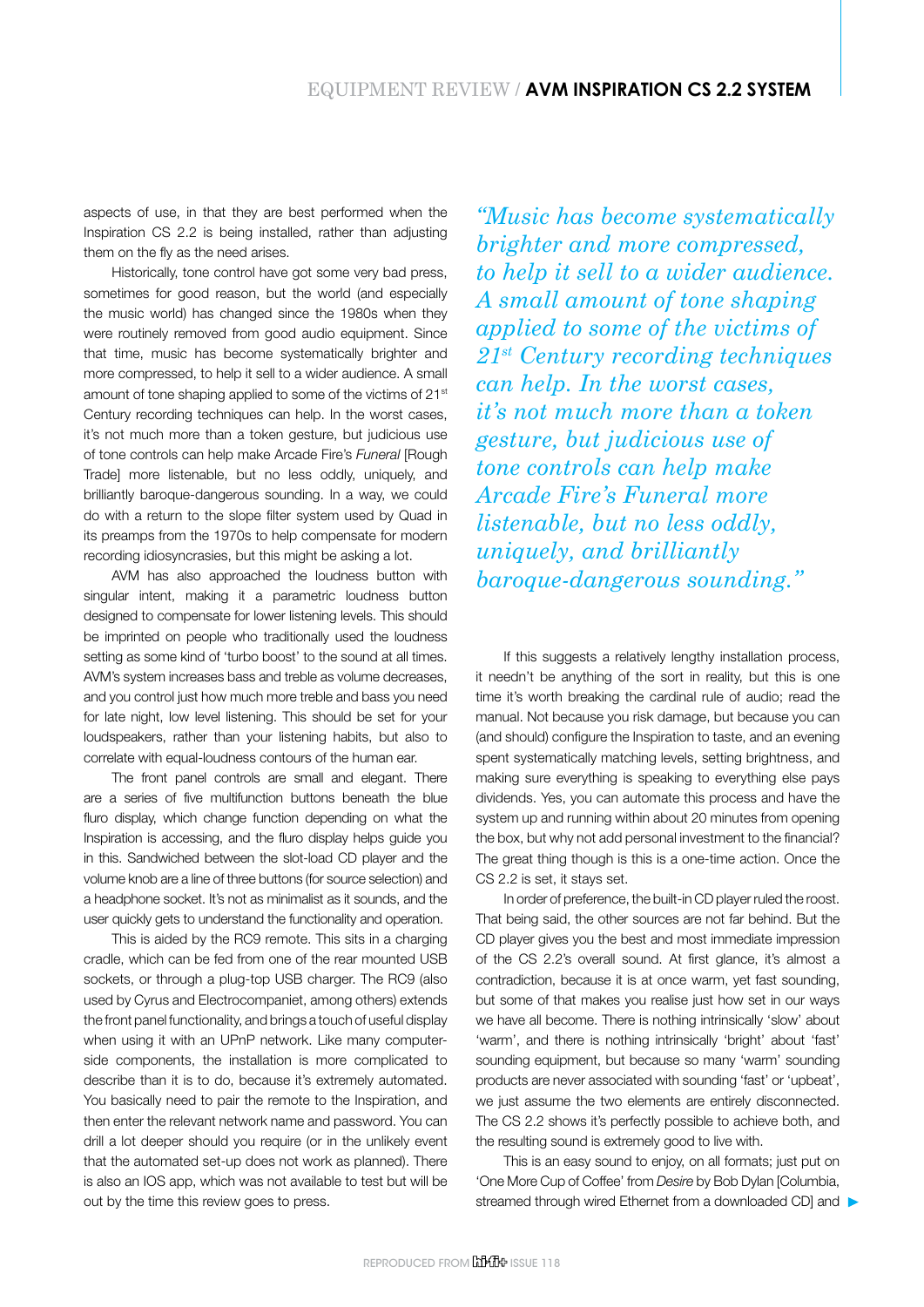## EQUIPMENT REVIEW / **AVM INSPIRATION CS 2.2 SYSTEM**



note how the percussive speed of the quitar strumming blends seamlessly with His Bobness' impassioned sing-cry vocals, evoking the multi-layered emotionality and force behind the song. This isn't a system to pick out the guitar, and it isn't one to focus on the band or the lyrics (although you can do all that). Instead, it's a system that allows you to cut through and listen to the music. This is something separates users are used to getting, but is only now realised in the single-box world.

Moving to LP simply reinforced this feeling that the system manages to combine a degree of refined, warm, smoothness with speed, dynamics, and detail. It isn't the kind of device that invites close investigation of the sound, however, as you spend a lot of time instead simply enjoying what you are hearing.

AVMs intention here was to shrink a multi-box audio system down into one small box, without sacrificing performance in the process, and to that end, the Inspiration CS 2.2 wholly succeeds. The on-board CD, the phono stage, and the Ethernet connection are all extremely well sorted. There is a limit to how much you can get in one box however, and in this case the limit comes across in a mild foreshortening of soundstage. If you imagine an ideal soundstage as a sphere projecting out from a space midway between the two speakers and about a foot behind the tweeters, and extending well past the loudspeaker position, then the Inspiration CS 2.2 creates something closer to a discus-shaped stage, extending to just beyond the outer edges of the speaker baffle. The good news is there's no reduction of musical scale, and you don't feel you are listening to tiny musicians, or through a letter box; it's simply

that the soundstage is a little smaller than you might find from a series of separates, like the ones from the AVM range. In contrast, the headphone socket has no such foreshortening, and sounds remarkably open and powerful enough to drive most headphones (HiFiMAN HE-6s excepted).

How this all happens in the one box without it sounding like someone emptied a sack of spoons down a fire escape is due to some fairly sophisticated technological advances in the last few years. Class D amplification has come a long way sonically in the last decade and a half, and the AVM Inspiration CS 2.2 is one of a number of fine examples of just what the technology can do, given the chance. Where in the past, Class D was grey and flat sounding, albeit with a fairly good midrange, the latest generations have added more life and energy to the upper and lower registers, and retained that smoothness across the mids. Where Class D of a dozen years ago would crap out at the first sign of a phase angle, the AVM amp modules can take some more 'interesting' loudspeaker loads. Just remember to steer clear of anything swinging much below about two-ohm minimum impedance (in practice, this is unlikely; the kind of loudspeakers that would impose very low impedance load problems would rarely if ever wind up on the end of the AVM CS 2.2).

If I'm being picky, the only limitation to the AVM is its use of BFA-type speaker sockets. The BFA sockets are not a problem in the UK and Europe, where 4mm banana plugs reign supreme, but a lot of the rest of the world uses spade lugs as standard, and although multi-way sockets feature in the larger Evolution CS 5.2, there is no provision for their use here.